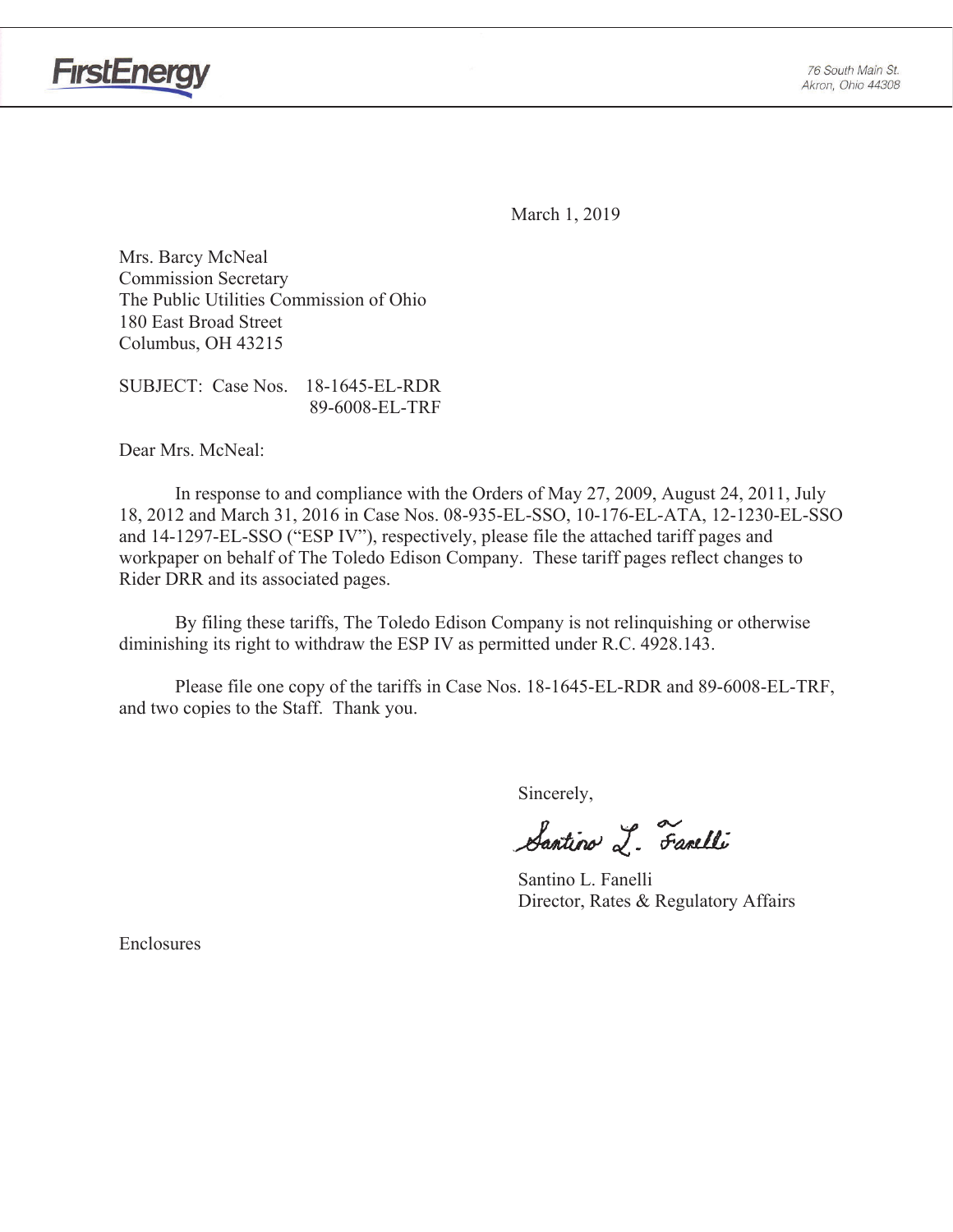# **TABLE OF CONTENTS**

The following rates, rules and regulations for electric service are applicable throughout the Company's service territory except as noted.

|                                                      | <b>Sheet</b>   | <b>Effective</b><br><b>Date</b> |
|------------------------------------------------------|----------------|---------------------------------|
| <b>TABLE OF CONTENTS</b>                             | 1              | $04 - 01 - 19$                  |
| <b>DEFINITION OF TERRITORY</b>                       | 3              | 01-23-09                        |
| <b>ELECTRIC SERVICE REGULATIONS</b>                  | $\overline{4}$ | 06-01-16                        |
| <b>ELECTRIC SERVICE SCHEDULES</b>                    |                |                                 |
| Residential Service (Rate "RS")                      | 10             | $01 - 23 - 09$                  |
| General Service - Secondary (Rate "GS")              | 20             | 01-23-09                        |
| General Service - Primary (Rate "GP")                | 21             | 01-23-09                        |
| General Service - Subtransmission (Rate "GSU")       | 22             | 01-23-09                        |
| General Service - Transmission (Rate "GT")           | 23             | 01-23-09                        |
| <b>Street Lighting Provisions</b>                    | 30             | 01-23-09                        |
| Street Lighting (Rate "STL")                         | 31             | 06-01-09                        |
| Traffic Lighting (Rate "TRF")                        | 32             | 01-23-09                        |
| Private Outdoor Lighting (Rate "POL")                | 33             | 06-01-09                        |
| Experimental Company Owned LED Lighting Program      | 34             | 06-01-16                        |
| <b>MISCELLANEOUS CHARGES</b>                         | 75             | 07-05-12                        |
| <b>OTHER SERVICE</b>                                 |                |                                 |
| <b>Partial Service</b>                               | 52             | $01 - 01 - 06$                  |
| Residential Renewable Energy Credit Purchase Program | 60             | 10-01-09                        |
| <b>Cogeneration and Small Power Producer</b>         | 70             | 08-03-17                        |
| <b>Interconnection Tariff</b>                        | 76             | 05-06-16                        |

The Public Utilities Commission of Ohio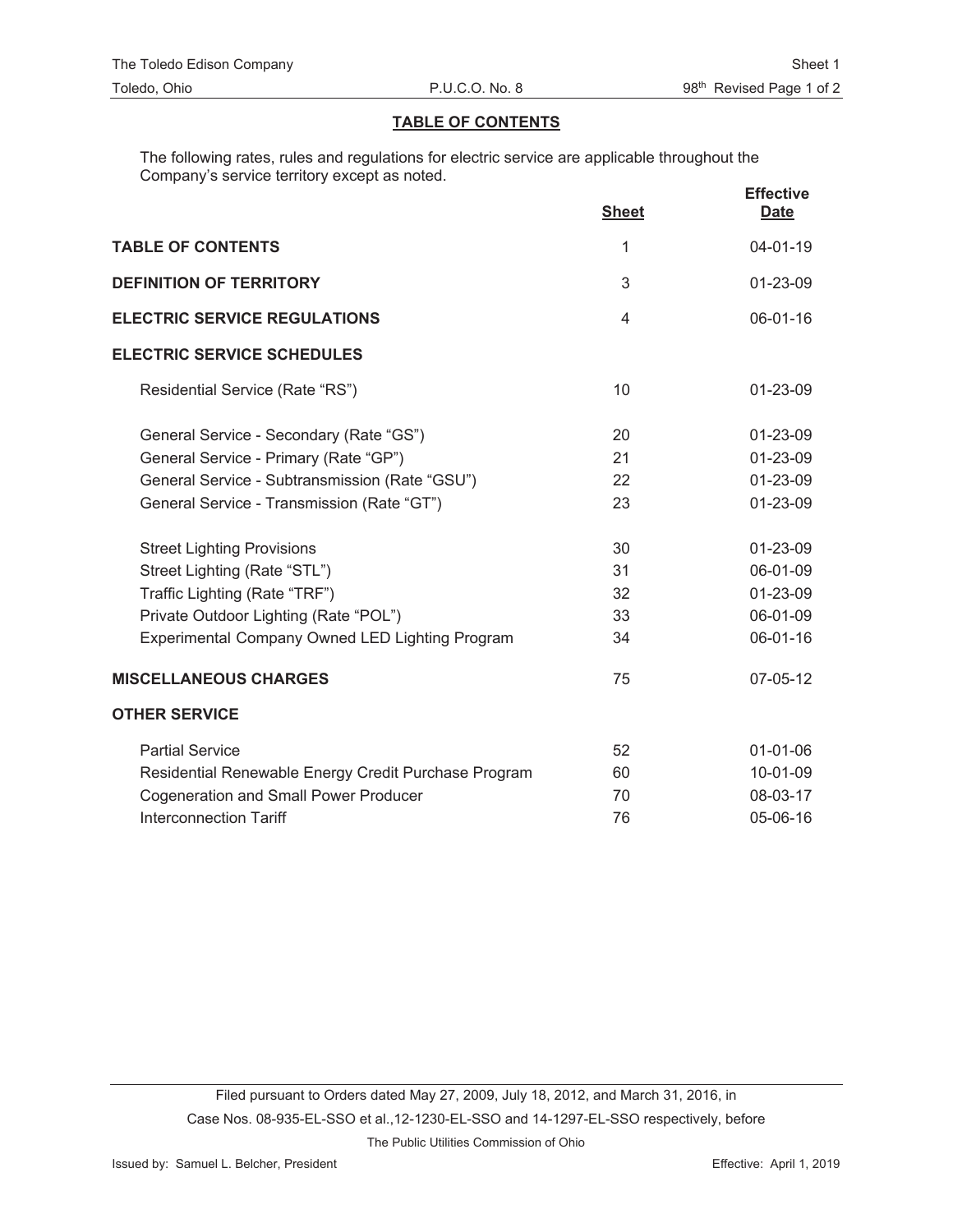## **TABLE OF CONTENTS**

| <b>RIDERS</b><br><b>Sheet</b><br><b>Date</b><br>$01 - 01 - 17$<br>80<br>Summary<br><b>Residential Distribution Credit</b><br>81<br>$05 - 21 - 10$<br><b>Transmission and Ancillary Services</b><br>83<br>09-10-10<br>84<br>04-01-19<br><b>Alternative Energy Resource</b><br><b>School Distribution Credit</b><br>85<br>06-01-09<br><b>Business Distribution Credit</b><br>86<br>01-23-09<br>87<br><b>Hospital Net Energy Metering</b><br>10-27-09<br>Economic Development (4a)<br>88<br>01-23-09<br><b>Universal Service</b><br>90<br>$01 - 01 - 18$<br>State kWh Tax<br>92<br>01-23-09<br>93<br>10-27-09<br>Net Energy Metering<br>Delta Revenue Recovery<br>96<br>04-01-19<br>97<br>$01 - 01 - 16$<br>Demand Side Management<br>98<br>06-01-09<br>Reasonable Arrangement<br><b>Distribution Uncollectible</b><br>99<br>04-01-19<br>101<br>Economic Load Response Program<br>06-01-18<br><b>Generation Cost Reconciliation</b><br>103<br>04-01-19<br>Fuel<br>105<br>12-14-09<br>Advanced Metering Infrastructure / Modern Grid<br>106<br>04-01-19<br>Line Extension Cost Recovery<br>107<br>$01 - 01 - 15$<br><b>Delivery Service Improvement</b><br>108<br>$01 - 01 - 12$<br><b>PIPP Uncollectible</b><br>109<br>04-01-19<br>Non-Distribution Uncollectible<br>110<br>04-01-19<br><b>Experimental Real Time Pricing</b><br>111<br>06-01-18<br><b>Experimental Critical Peak Pricing</b><br>113<br>06-01-18<br><b>Generation Service</b><br>114<br>06-01-18<br>115<br>$01 - 01 - 19$<br>Demand Side Management and Energy Efficiency<br><b>Economic Development</b><br>116<br>04-01-19<br><b>Deferred Generation Cost Recovery</b><br>117<br>06-01-09<br>Deferred Fuel Cost Recovery<br>118<br>06-21-13<br>Non-Market-Based Services<br>119<br>04-01-18<br>120<br>Residential Deferred Distribution Cost Recovery<br>$01 - 01 - 12$<br>Non-Residential Deferred Distribution Cost Recovery<br>121<br>$01 - 01 - 12$<br>122<br><b>Residential Electric Heating Recovery</b><br>$01 - 01 - 19$<br><b>Residential Generation Credit</b><br>123<br>$10 - 31 - 18$<br><b>Delivery Capital Recovery</b><br>124<br>12-01-18<br>Phase-In Recovery<br>125<br>$01 - 01 - 19$<br><b>Government Directives Recovery</b><br>126<br>06-01-16<br>Automated Meter Opt Out<br>128<br>$01 - 01 - 15$<br><b>Ohio Renewable Resources</b><br>129<br>06-01-16 |                                              |     | <b>Effective</b> |
|--------------------------------------------------------------------------------------------------------------------------------------------------------------------------------------------------------------------------------------------------------------------------------------------------------------------------------------------------------------------------------------------------------------------------------------------------------------------------------------------------------------------------------------------------------------------------------------------------------------------------------------------------------------------------------------------------------------------------------------------------------------------------------------------------------------------------------------------------------------------------------------------------------------------------------------------------------------------------------------------------------------------------------------------------------------------------------------------------------------------------------------------------------------------------------------------------------------------------------------------------------------------------------------------------------------------------------------------------------------------------------------------------------------------------------------------------------------------------------------------------------------------------------------------------------------------------------------------------------------------------------------------------------------------------------------------------------------------------------------------------------------------------------------------------------------------------------------------------------------------------------------------------------------------------------------------------------------------------------------------------------------------------------------------------------------------------------------------------------------------------------------------------------------------------------------------------------------------------------------------------------------------------------------------------------------------------------------------|----------------------------------------------|-----|------------------|
|                                                                                                                                                                                                                                                                                                                                                                                                                                                                                                                                                                                                                                                                                                                                                                                                                                                                                                                                                                                                                                                                                                                                                                                                                                                                                                                                                                                                                                                                                                                                                                                                                                                                                                                                                                                                                                                                                                                                                                                                                                                                                                                                                                                                                                                                                                                                            |                                              |     |                  |
|                                                                                                                                                                                                                                                                                                                                                                                                                                                                                                                                                                                                                                                                                                                                                                                                                                                                                                                                                                                                                                                                                                                                                                                                                                                                                                                                                                                                                                                                                                                                                                                                                                                                                                                                                                                                                                                                                                                                                                                                                                                                                                                                                                                                                                                                                                                                            |                                              |     |                  |
|                                                                                                                                                                                                                                                                                                                                                                                                                                                                                                                                                                                                                                                                                                                                                                                                                                                                                                                                                                                                                                                                                                                                                                                                                                                                                                                                                                                                                                                                                                                                                                                                                                                                                                                                                                                                                                                                                                                                                                                                                                                                                                                                                                                                                                                                                                                                            |                                              |     |                  |
|                                                                                                                                                                                                                                                                                                                                                                                                                                                                                                                                                                                                                                                                                                                                                                                                                                                                                                                                                                                                                                                                                                                                                                                                                                                                                                                                                                                                                                                                                                                                                                                                                                                                                                                                                                                                                                                                                                                                                                                                                                                                                                                                                                                                                                                                                                                                            |                                              |     |                  |
|                                                                                                                                                                                                                                                                                                                                                                                                                                                                                                                                                                                                                                                                                                                                                                                                                                                                                                                                                                                                                                                                                                                                                                                                                                                                                                                                                                                                                                                                                                                                                                                                                                                                                                                                                                                                                                                                                                                                                                                                                                                                                                                                                                                                                                                                                                                                            |                                              |     |                  |
|                                                                                                                                                                                                                                                                                                                                                                                                                                                                                                                                                                                                                                                                                                                                                                                                                                                                                                                                                                                                                                                                                                                                                                                                                                                                                                                                                                                                                                                                                                                                                                                                                                                                                                                                                                                                                                                                                                                                                                                                                                                                                                                                                                                                                                                                                                                                            |                                              |     |                  |
|                                                                                                                                                                                                                                                                                                                                                                                                                                                                                                                                                                                                                                                                                                                                                                                                                                                                                                                                                                                                                                                                                                                                                                                                                                                                                                                                                                                                                                                                                                                                                                                                                                                                                                                                                                                                                                                                                                                                                                                                                                                                                                                                                                                                                                                                                                                                            |                                              |     |                  |
|                                                                                                                                                                                                                                                                                                                                                                                                                                                                                                                                                                                                                                                                                                                                                                                                                                                                                                                                                                                                                                                                                                                                                                                                                                                                                                                                                                                                                                                                                                                                                                                                                                                                                                                                                                                                                                                                                                                                                                                                                                                                                                                                                                                                                                                                                                                                            |                                              |     |                  |
|                                                                                                                                                                                                                                                                                                                                                                                                                                                                                                                                                                                                                                                                                                                                                                                                                                                                                                                                                                                                                                                                                                                                                                                                                                                                                                                                                                                                                                                                                                                                                                                                                                                                                                                                                                                                                                                                                                                                                                                                                                                                                                                                                                                                                                                                                                                                            |                                              |     |                  |
|                                                                                                                                                                                                                                                                                                                                                                                                                                                                                                                                                                                                                                                                                                                                                                                                                                                                                                                                                                                                                                                                                                                                                                                                                                                                                                                                                                                                                                                                                                                                                                                                                                                                                                                                                                                                                                                                                                                                                                                                                                                                                                                                                                                                                                                                                                                                            |                                              |     |                  |
|                                                                                                                                                                                                                                                                                                                                                                                                                                                                                                                                                                                                                                                                                                                                                                                                                                                                                                                                                                                                                                                                                                                                                                                                                                                                                                                                                                                                                                                                                                                                                                                                                                                                                                                                                                                                                                                                                                                                                                                                                                                                                                                                                                                                                                                                                                                                            |                                              |     |                  |
|                                                                                                                                                                                                                                                                                                                                                                                                                                                                                                                                                                                                                                                                                                                                                                                                                                                                                                                                                                                                                                                                                                                                                                                                                                                                                                                                                                                                                                                                                                                                                                                                                                                                                                                                                                                                                                                                                                                                                                                                                                                                                                                                                                                                                                                                                                                                            |                                              |     |                  |
|                                                                                                                                                                                                                                                                                                                                                                                                                                                                                                                                                                                                                                                                                                                                                                                                                                                                                                                                                                                                                                                                                                                                                                                                                                                                                                                                                                                                                                                                                                                                                                                                                                                                                                                                                                                                                                                                                                                                                                                                                                                                                                                                                                                                                                                                                                                                            |                                              |     |                  |
|                                                                                                                                                                                                                                                                                                                                                                                                                                                                                                                                                                                                                                                                                                                                                                                                                                                                                                                                                                                                                                                                                                                                                                                                                                                                                                                                                                                                                                                                                                                                                                                                                                                                                                                                                                                                                                                                                                                                                                                                                                                                                                                                                                                                                                                                                                                                            |                                              |     |                  |
|                                                                                                                                                                                                                                                                                                                                                                                                                                                                                                                                                                                                                                                                                                                                                                                                                                                                                                                                                                                                                                                                                                                                                                                                                                                                                                                                                                                                                                                                                                                                                                                                                                                                                                                                                                                                                                                                                                                                                                                                                                                                                                                                                                                                                                                                                                                                            |                                              |     |                  |
|                                                                                                                                                                                                                                                                                                                                                                                                                                                                                                                                                                                                                                                                                                                                                                                                                                                                                                                                                                                                                                                                                                                                                                                                                                                                                                                                                                                                                                                                                                                                                                                                                                                                                                                                                                                                                                                                                                                                                                                                                                                                                                                                                                                                                                                                                                                                            |                                              |     |                  |
|                                                                                                                                                                                                                                                                                                                                                                                                                                                                                                                                                                                                                                                                                                                                                                                                                                                                                                                                                                                                                                                                                                                                                                                                                                                                                                                                                                                                                                                                                                                                                                                                                                                                                                                                                                                                                                                                                                                                                                                                                                                                                                                                                                                                                                                                                                                                            |                                              |     |                  |
|                                                                                                                                                                                                                                                                                                                                                                                                                                                                                                                                                                                                                                                                                                                                                                                                                                                                                                                                                                                                                                                                                                                                                                                                                                                                                                                                                                                                                                                                                                                                                                                                                                                                                                                                                                                                                                                                                                                                                                                                                                                                                                                                                                                                                                                                                                                                            |                                              |     |                  |
|                                                                                                                                                                                                                                                                                                                                                                                                                                                                                                                                                                                                                                                                                                                                                                                                                                                                                                                                                                                                                                                                                                                                                                                                                                                                                                                                                                                                                                                                                                                                                                                                                                                                                                                                                                                                                                                                                                                                                                                                                                                                                                                                                                                                                                                                                                                                            |                                              |     |                  |
|                                                                                                                                                                                                                                                                                                                                                                                                                                                                                                                                                                                                                                                                                                                                                                                                                                                                                                                                                                                                                                                                                                                                                                                                                                                                                                                                                                                                                                                                                                                                                                                                                                                                                                                                                                                                                                                                                                                                                                                                                                                                                                                                                                                                                                                                                                                                            |                                              |     |                  |
|                                                                                                                                                                                                                                                                                                                                                                                                                                                                                                                                                                                                                                                                                                                                                                                                                                                                                                                                                                                                                                                                                                                                                                                                                                                                                                                                                                                                                                                                                                                                                                                                                                                                                                                                                                                                                                                                                                                                                                                                                                                                                                                                                                                                                                                                                                                                            |                                              |     |                  |
|                                                                                                                                                                                                                                                                                                                                                                                                                                                                                                                                                                                                                                                                                                                                                                                                                                                                                                                                                                                                                                                                                                                                                                                                                                                                                                                                                                                                                                                                                                                                                                                                                                                                                                                                                                                                                                                                                                                                                                                                                                                                                                                                                                                                                                                                                                                                            |                                              |     |                  |
|                                                                                                                                                                                                                                                                                                                                                                                                                                                                                                                                                                                                                                                                                                                                                                                                                                                                                                                                                                                                                                                                                                                                                                                                                                                                                                                                                                                                                                                                                                                                                                                                                                                                                                                                                                                                                                                                                                                                                                                                                                                                                                                                                                                                                                                                                                                                            |                                              |     |                  |
|                                                                                                                                                                                                                                                                                                                                                                                                                                                                                                                                                                                                                                                                                                                                                                                                                                                                                                                                                                                                                                                                                                                                                                                                                                                                                                                                                                                                                                                                                                                                                                                                                                                                                                                                                                                                                                                                                                                                                                                                                                                                                                                                                                                                                                                                                                                                            |                                              |     |                  |
|                                                                                                                                                                                                                                                                                                                                                                                                                                                                                                                                                                                                                                                                                                                                                                                                                                                                                                                                                                                                                                                                                                                                                                                                                                                                                                                                                                                                                                                                                                                                                                                                                                                                                                                                                                                                                                                                                                                                                                                                                                                                                                                                                                                                                                                                                                                                            |                                              |     |                  |
|                                                                                                                                                                                                                                                                                                                                                                                                                                                                                                                                                                                                                                                                                                                                                                                                                                                                                                                                                                                                                                                                                                                                                                                                                                                                                                                                                                                                                                                                                                                                                                                                                                                                                                                                                                                                                                                                                                                                                                                                                                                                                                                                                                                                                                                                                                                                            |                                              |     |                  |
|                                                                                                                                                                                                                                                                                                                                                                                                                                                                                                                                                                                                                                                                                                                                                                                                                                                                                                                                                                                                                                                                                                                                                                                                                                                                                                                                                                                                                                                                                                                                                                                                                                                                                                                                                                                                                                                                                                                                                                                                                                                                                                                                                                                                                                                                                                                                            |                                              |     |                  |
|                                                                                                                                                                                                                                                                                                                                                                                                                                                                                                                                                                                                                                                                                                                                                                                                                                                                                                                                                                                                                                                                                                                                                                                                                                                                                                                                                                                                                                                                                                                                                                                                                                                                                                                                                                                                                                                                                                                                                                                                                                                                                                                                                                                                                                                                                                                                            |                                              |     |                  |
|                                                                                                                                                                                                                                                                                                                                                                                                                                                                                                                                                                                                                                                                                                                                                                                                                                                                                                                                                                                                                                                                                                                                                                                                                                                                                                                                                                                                                                                                                                                                                                                                                                                                                                                                                                                                                                                                                                                                                                                                                                                                                                                                                                                                                                                                                                                                            |                                              |     |                  |
|                                                                                                                                                                                                                                                                                                                                                                                                                                                                                                                                                                                                                                                                                                                                                                                                                                                                                                                                                                                                                                                                                                                                                                                                                                                                                                                                                                                                                                                                                                                                                                                                                                                                                                                                                                                                                                                                                                                                                                                                                                                                                                                                                                                                                                                                                                                                            |                                              |     |                  |
|                                                                                                                                                                                                                                                                                                                                                                                                                                                                                                                                                                                                                                                                                                                                                                                                                                                                                                                                                                                                                                                                                                                                                                                                                                                                                                                                                                                                                                                                                                                                                                                                                                                                                                                                                                                                                                                                                                                                                                                                                                                                                                                                                                                                                                                                                                                                            |                                              |     |                  |
|                                                                                                                                                                                                                                                                                                                                                                                                                                                                                                                                                                                                                                                                                                                                                                                                                                                                                                                                                                                                                                                                                                                                                                                                                                                                                                                                                                                                                                                                                                                                                                                                                                                                                                                                                                                                                                                                                                                                                                                                                                                                                                                                                                                                                                                                                                                                            |                                              |     |                  |
|                                                                                                                                                                                                                                                                                                                                                                                                                                                                                                                                                                                                                                                                                                                                                                                                                                                                                                                                                                                                                                                                                                                                                                                                                                                                                                                                                                                                                                                                                                                                                                                                                                                                                                                                                                                                                                                                                                                                                                                                                                                                                                                                                                                                                                                                                                                                            |                                              |     |                  |
|                                                                                                                                                                                                                                                                                                                                                                                                                                                                                                                                                                                                                                                                                                                                                                                                                                                                                                                                                                                                                                                                                                                                                                                                                                                                                                                                                                                                                                                                                                                                                                                                                                                                                                                                                                                                                                                                                                                                                                                                                                                                                                                                                                                                                                                                                                                                            |                                              |     |                  |
|                                                                                                                                                                                                                                                                                                                                                                                                                                                                                                                                                                                                                                                                                                                                                                                                                                                                                                                                                                                                                                                                                                                                                                                                                                                                                                                                                                                                                                                                                                                                                                                                                                                                                                                                                                                                                                                                                                                                                                                                                                                                                                                                                                                                                                                                                                                                            |                                              |     |                  |
|                                                                                                                                                                                                                                                                                                                                                                                                                                                                                                                                                                                                                                                                                                                                                                                                                                                                                                                                                                                                                                                                                                                                                                                                                                                                                                                                                                                                                                                                                                                                                                                                                                                                                                                                                                                                                                                                                                                                                                                                                                                                                                                                                                                                                                                                                                                                            |                                              |     |                  |
|                                                                                                                                                                                                                                                                                                                                                                                                                                                                                                                                                                                                                                                                                                                                                                                                                                                                                                                                                                                                                                                                                                                                                                                                                                                                                                                                                                                                                                                                                                                                                                                                                                                                                                                                                                                                                                                                                                                                                                                                                                                                                                                                                                                                                                                                                                                                            |                                              |     |                  |
|                                                                                                                                                                                                                                                                                                                                                                                                                                                                                                                                                                                                                                                                                                                                                                                                                                                                                                                                                                                                                                                                                                                                                                                                                                                                                                                                                                                                                                                                                                                                                                                                                                                                                                                                                                                                                                                                                                                                                                                                                                                                                                                                                                                                                                                                                                                                            |                                              |     |                  |
|                                                                                                                                                                                                                                                                                                                                                                                                                                                                                                                                                                                                                                                                                                                                                                                                                                                                                                                                                                                                                                                                                                                                                                                                                                                                                                                                                                                                                                                                                                                                                                                                                                                                                                                                                                                                                                                                                                                                                                                                                                                                                                                                                                                                                                                                                                                                            |                                              |     |                  |
|                                                                                                                                                                                                                                                                                                                                                                                                                                                                                                                                                                                                                                                                                                                                                                                                                                                                                                                                                                                                                                                                                                                                                                                                                                                                                                                                                                                                                                                                                                                                                                                                                                                                                                                                                                                                                                                                                                                                                                                                                                                                                                                                                                                                                                                                                                                                            |                                              |     |                  |
|                                                                                                                                                                                                                                                                                                                                                                                                                                                                                                                                                                                                                                                                                                                                                                                                                                                                                                                                                                                                                                                                                                                                                                                                                                                                                                                                                                                                                                                                                                                                                                                                                                                                                                                                                                                                                                                                                                                                                                                                                                                                                                                                                                                                                                                                                                                                            |                                              |     |                  |
|                                                                                                                                                                                                                                                                                                                                                                                                                                                                                                                                                                                                                                                                                                                                                                                                                                                                                                                                                                                                                                                                                                                                                                                                                                                                                                                                                                                                                                                                                                                                                                                                                                                                                                                                                                                                                                                                                                                                                                                                                                                                                                                                                                                                                                                                                                                                            | Commercial High Load Factor Experimental TOU | 130 | 06-01-18         |
| <b>Distribution Modernization</b><br>132<br>$01 - 01 - 19$                                                                                                                                                                                                                                                                                                                                                                                                                                                                                                                                                                                                                                                                                                                                                                                                                                                                                                                                                                                                                                                                                                                                                                                                                                                                                                                                                                                                                                                                                                                                                                                                                                                                                                                                                                                                                                                                                                                                                                                                                                                                                                                                                                                                                                                                                 |                                              |     |                  |

Filed pursuant to Orders dated May 27, 2009, July 18, 2012 and March 31, 2016, in Case Nos. 08-935-EL-SSO et al., 12-1230-EL-SSO and 14-1297-EL-SSO respectively, before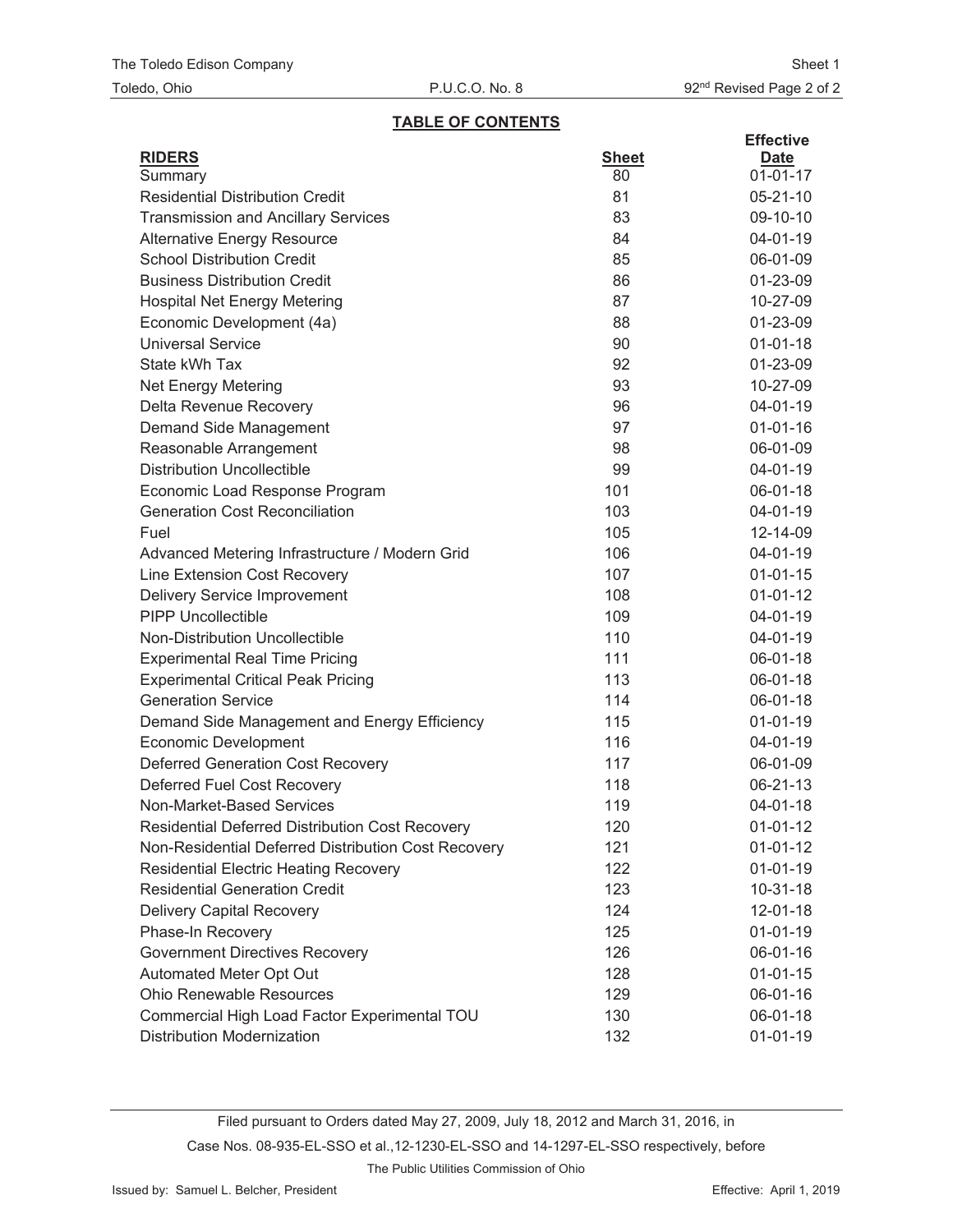# **RIDER DRR Delta Revenue Recovery Rider**

## **APPLICABILITY:**

Applicable to any customer receiving electric service under the Company's rate schedules or reasonable arrangement (special contract) approved by the Public Utilities Commission of Ohio. The Delta Revenue Recovery Rider (DRR) charge will apply, for all rate schedules, effective for service rendered beginning April 1, 2019, for all kWhs per kWh. This Rider is not avoidable for customers who take electric generation service from a certified supplier.

# **PURPOSE:**

The DRR charge recovers the difference in revenue ("delta revenue") between the application of rates in the otherwise applicable rate schedule and the result of any economic development schedule, energy efficiency schedule, reasonable arrangement, or governmental special contract approved by the Public Utilities Commission of Ohio on or after January 1, 2009.

### **RATE:**

| <b>RS</b>  | 0.0000¢ |
|------------|---------|
| GS         | 0.0000¢ |
| GP         | 0.0000¢ |
| GSU        | 0.0000¢ |
| <b>GT</b>  | 0.0000¢ |
| <b>STL</b> | 0.0000¢ |
| <b>TRF</b> | 0.0000¢ |
| POL        | 0.0000¢ |
|            |         |

# **RIDER UPDATES:**

The charges contained in this Rider shall be updated and reconciled on a quarterly basis. No later than December 1st, March 1st, June 1st and September 1st of each year, the Company will file with the PUCO a request for approval of the rider charges which, unless otherwise ordered by the PUCO, shall become effective on a service rendered basis on January 1st, April 1st, July 1st and October 1st of each year. This Rider is subject to reconciliation, including, but not limited to increases or refunds. Such reconciliation shall be based solely upon the results of audits ordered by the Commission.

Filed pursuant to Orders dated May 27, 2009, July 18, 2012, March 31, 2016 and March 28, 2018, in Case Nos. 08-935-EL-SSO et al., 12-1230-EL-SSO, 14-1297-EL-SSO and 17-2278-EL-RDR, respectively and

Case No. 18-1645-EL-RDR, before

The Public Utilities Commission of Ohio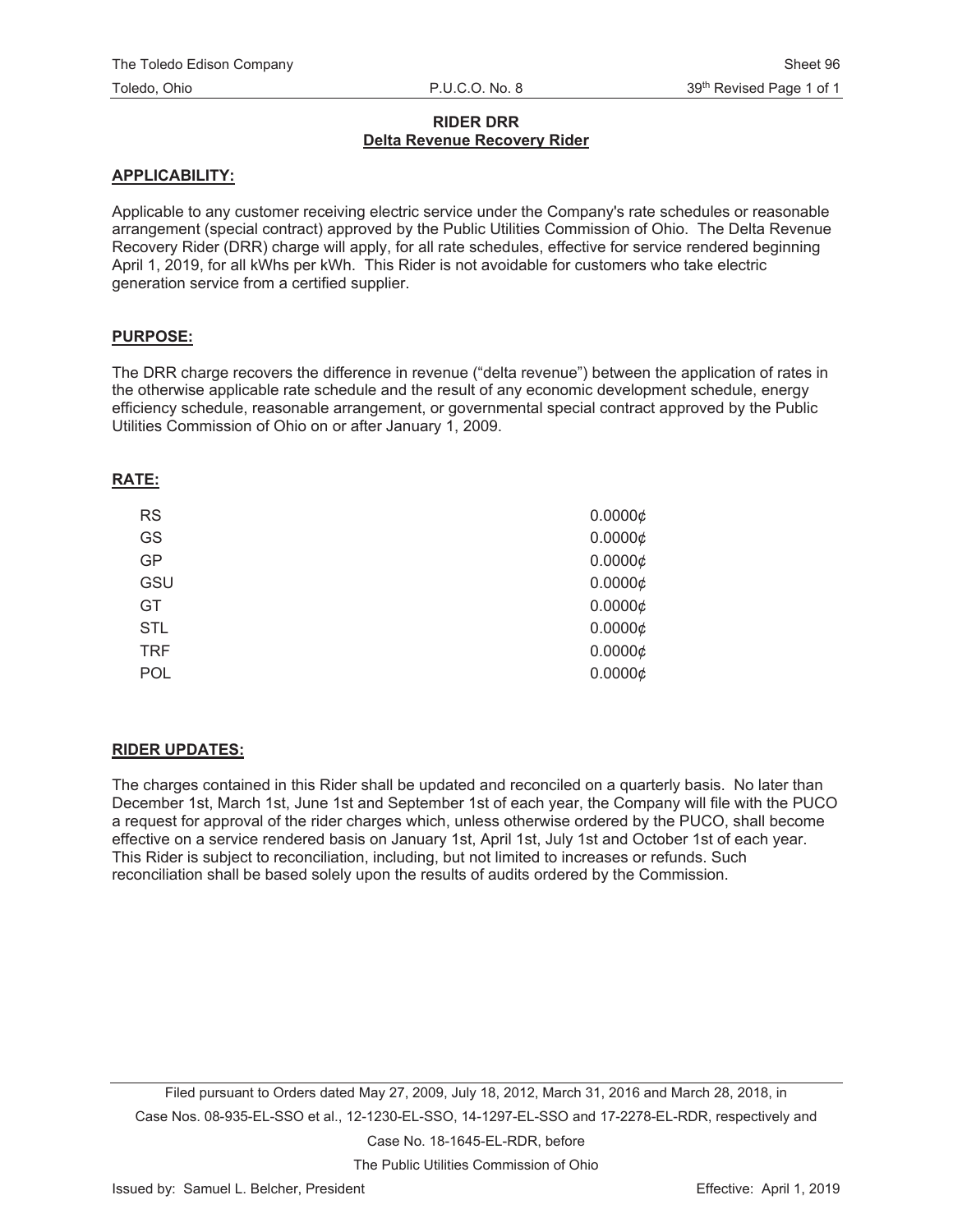#### **Calculation of Rider DRR Charge - Q2 2019 (April - June 2019)**

| Rider DRR Charge Calculation - Summary |                                                |        | Total Ohio |         |
|----------------------------------------|------------------------------------------------|--------|------------|---------|
|                                        |                                                |        |            |         |
|                                        | <b>Net Reconciliation Balance</b>              |        |            |         |
| (1)                                    | OE                                             |        | \$         | 108,178 |
| (2)                                    | CEI                                            |        | \$         |         |
| (3)                                    | ТE                                             |        | \$         |         |
| (4)                                    | <b>Total Ohio Net Reconciliation Balance</b>   |        | \$         | 108,178 |
| (5)                                    | CAT Tax Rate                                   |        |            | 0.26%   |
| (6)                                    | <b>Total Revenue Requirement</b>               |        | \$         | 108,460 |
| (7)                                    | Q2 2019 DRR Charge (cents per kWh)             |        |            |         |
|                                        | RS                                             | 0.0000 |            |         |
|                                        | GS                                             | 0.0000 |            |         |
|                                        | GP                                             | 0.0000 |            |         |
|                                        | GSU                                            | 0.0000 |            |         |
|                                        | GT                                             | 0.0000 |            |         |
|                                        | <b>STL</b>                                     | 0.0000 |            |         |
|                                        | <b>TRF</b>                                     | 0.0000 |            |         |
|                                        | POL                                            | 0.0000 |            |         |
| (8)                                    | Q1 2019 DRR Charge (cents per kWh)             |        |            |         |
|                                        | <b>RS</b>                                      | 0.0000 |            |         |
|                                        | GS                                             | 0.0000 |            |         |
|                                        | GP                                             | 0.0000 |            |         |
|                                        | GSU                                            | 0.0000 |            |         |
|                                        | GT                                             | 0.0000 |            |         |
|                                        | <b>STL</b>                                     | 0.0000 |            |         |
|                                        | <b>TRF</b>                                     | 0.0000 |            |         |
|                                        | POL                                            | 0.0000 |            |         |
| (9)                                    | Q2 2019 vs. Q1 2019 DRR Charge (cents per kWh) |        |            |         |
|                                        | RS                                             | 0.0000 |            |         |
|                                        | GS                                             | 0.0000 |            |         |
|                                        | GP                                             | 0.0000 |            |         |
|                                        | GSU                                            | 0.0000 |            |         |
|                                        | GT                                             | 0.0000 |            |         |
|                                        | <b>STL</b>                                     | 0.0000 |            |         |
|                                        | <b>TRF</b>                                     | 0.0000 |            |         |

#### **NOTES**

(1) - (3) Actual balance from DRR deferral as of January 2019.

(4) Calculation: Sum (Lines 1-3)

(5) Commercial Activity Tax rate currently in effect

POL 0.0000

- (6) Calculation: Line 4 / (1 Line 5)
- (7) Rider DRR Charge by Rate Schedule. Due to immaterial deferral balance at January 31, 2019 and no forecasted delta revenue for April- June 2019, the Q2 2019 Rider DRR rate is set at zero.
- (8) Q1 2019 DRR Charge for reference purposes only
- (9) Q2 2019 vs. Q1 2019 DRR Charge by rate schedule.